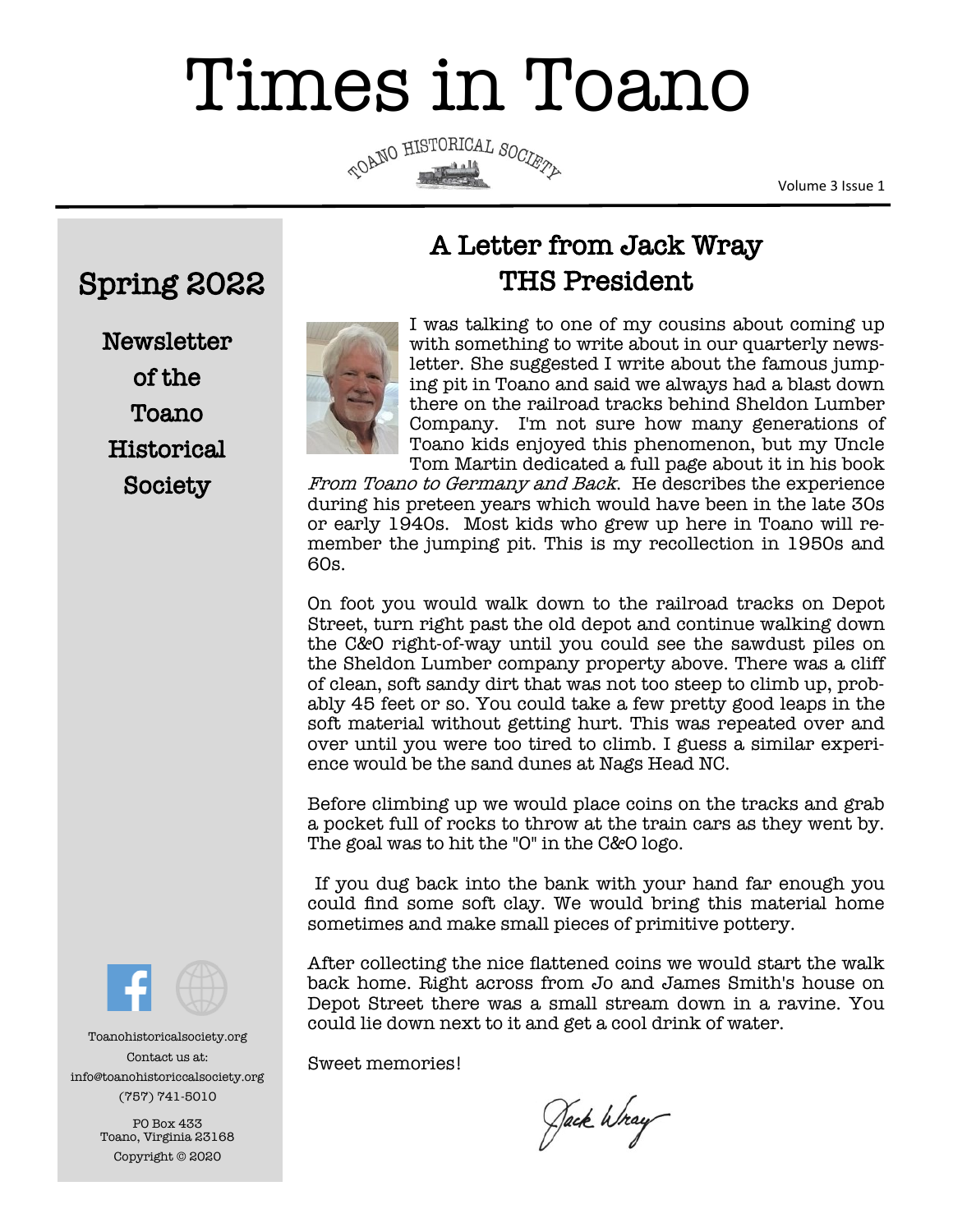### Toano Open Air Market Now Open! Saturdays, 9:00 am—1:00 pm

On Saturday March 5, the Toano Open Air Market celebrated its season opener. It was a beautiful day, and over 30 vendors were on site offering a wide variety of items for sale. Joe's Day Off provided the music. Come check it out on Saturday mornings on the Toano Station Green. THS will be there with Toano merchandise and information on how it is working to preserve the history and character of our special town. Come out and support family farms and local agriculture and business!



### THS Spring Members Event Martin Store, April 28, 2022, 6:30 pm

On April 28, THS will be hosting a special event for members and invited guests. The featured speakers will be THS president Jack Wray and Australian businessman Chris Starke. Chris is the operator of hohl, the new bakery opening in Toano this spring. Jack and Chris will be discussing the restoration of the Historic Travers House, and Chris will provide some of his culinary delights. Watch for more details!

## 3rd Annual Toano Christmas Tree Lighting



A big crowd turned out for the 3rd Annual Toano Christmas Tree Lighting on November 27, 2021. It was an event to kick off the Christmas season with food, a variety of holiday activities, and a beautiful tree. Santa made an appearance, and kids enjoyed a face-painting station and a craft table. TOAM vendors gave it the feel of a Christmas market. It was a joy to see our community come together to celebrate!

Thank you to all the volunteers who made this community event happen!



### CHCA Donates Chili Cookoff Proceeds to THS

During the Toano Christmas Tree Lighting event, the Chickahominy Haven Citizens Association presented a generous donation of \$1,252 to THS. The group donated the proceeds of its annual Chili Cookoff. The chili cookoff winner was "Not Yo Mamma's Chili." Congratulations to the winner and thank you to CHCA!

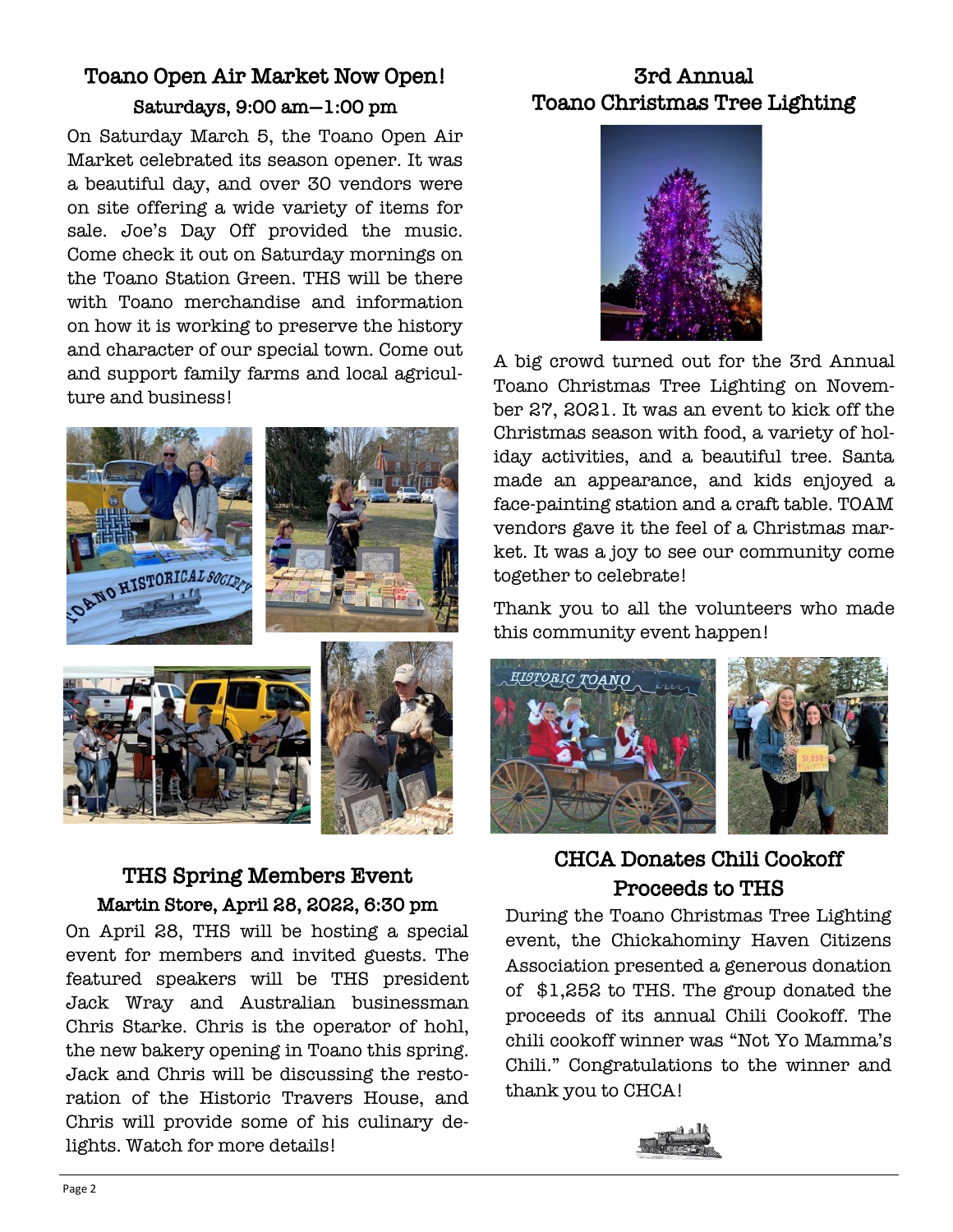### Toano History Spotlight: St. John Baptist Church 2588 Forge Road By Fred Boelt, THS Historian

Around 1871, some members of Chickahominy Baptist Church decided that they would like to have a church closer to their homes along Forge Road. Although the date is not certain,



a small log church was erected on an acre of the Lombardy farm tract. At this time, Lombardy was owned by the Waller family until Elizabeth and Fanny Waller sold the farm to the Timberlakes in 1874.

On May 4, 1878, John C. and Missouri A. Timberlake deeded one acre to George A. Allen, Samuel A. Jones and Daniel Brown, Trustees of the Second Baptist Church who had been appointed by the congregation. Since the church was already erected on this acre of ground, perhaps there had been an agreement with the Wallers or the Timberlakes to use the land before the title was actually passed.

The name, Second Baptist Church, may have derived from the fact that it was an offshoot of Chickahominy or the "first church" in this neighborhood. The church became known as "Sandy Bottom" or the "Little Indian Trap by the Road." The families of James Allen, Sam Jones, Washington Page, and D. E. Walker were among the earliest members, and the Rev. John Smith of Hampton was the first pastor of the Sandy Bottom Baptist Church.

In 1883, a decision was made to erect a new church building. The congregation had grown to a hundred members, and the log church could no longer accommodate them.

The men of the congregation constructed the sanctuary, and the women provided them with food while they worked. The first sermon was preached in the new church in the spring of 1884. The

church was renamed St. John Baptist Church in 1913. The frame church building was enlarged in the 1940s, and a new brick church replaced that structure in 1966.

There was a one room school for African-American children located next door to St. John Church. Early schools were often associated with churches and lodge halls.

In his lifetime, Enoch T. Martin [died 1920] sold two acres of Lombardy to Washington White and Zack Jones, trustees of the St. John School League, but a deed was not recorded for this transaction. On June 18, 1921, Enoch's son and his wife, Branch and Minnie Martin, deeded these two acres to the trustees of the School League, and in turn, on May 1, 1924, the trustees deeded the school site to the James City County School Board.

In an oral history, the Rev. Junius H. Moody offered the following: "I came to James City County in 1928, and started teaching. I taught at St. John School on Old Forge Road. It was a one room school and I taught all the grades for about four years. Then they consolidated the schools in the upper end of the county and moved us down to Chickahominy to the five-room school... I had around twenty students in that one room school."

(continued on page 4)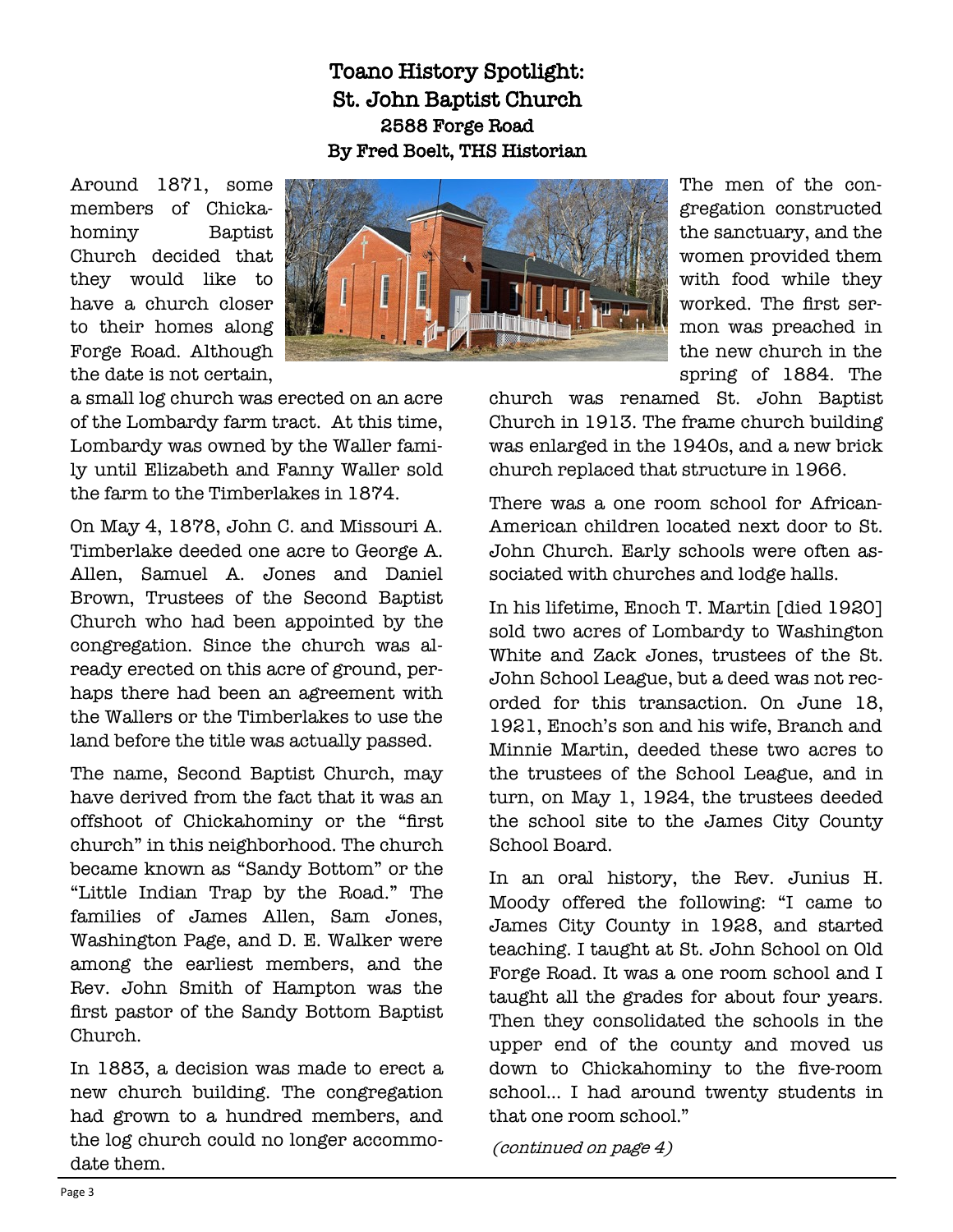### St. John Baptist Church

### (continued from page 3)

Eventually the School Board sold the disbanded school site to C. F. Davis and M. H. Stewart in 1954.

Today, the church has a vibrant congregation of over two hundred members. They provide regular church services and other activities for the community. St. John Baptist Church has come a long way from its earliest days of worshiping in a log church!

## Eagle Scout Recognition Ceremony Dylan Tarrant

On February 5, 2022, the Toano Historical Society had a recognition ceremony for Dylan Tarrant. Dylan made two picnic tables for THS as his Eagle Scout project. He was joined by his parents at the February meeting of the THS Board and gave a short speech about his experience in Scouts BSA. It was an honor for the board to be a part of this important milestone for Dylan, and his beautiful tables will be a part of community events for years to come.



### Follow us on Facebook

Follow the Toano Historical Society on Facebook to get information and updates about upcoming events. You can also find interesting historical photos and stories.

### Thank You to our Volunteers!

THS would like to thank the volunteers who have helped with our events and programs.

| Misty Bailey   | Michael Krapf       |
|----------------|---------------------|
| Odell & Sheila | Cecil Lyon          |
| Bartlett       | Lanny & Betty Smith |
| Heather Brown  | Bob Stanzione       |
| Ned Christian  | Monica Thomas       |
| Russell Dabney | Lindsey Wagner-     |
| Randy Garner   | Jones               |
| Chris Hinton   | Jenna Weinstein     |
| Malachi Hinton | Ellie Wray          |
| Emily Krapf    | John Wray           |

### Business Partners & Contributors

3rd Tee Bicast James River Audio-Visual Methodical Media

Our community events would not be possible without your help! If we have missed any names, please contact us so we can acknowledge them in a future issue.

# Become a Member of THS Online signup now available!

If you would like to support the work of the Toano Historical Society, please consider becoming a member. As of February 28, THS has 55 memberships. These are a combination of individuals, families, and businesses. We are grateful for the support of these members. They make our work to preserve and promote the history of Toano possible!

Annual Membership Cost:

\$25 Individual, \$35 Family, \$55 Business

How to join:

- Go to the [Membership Page](https://www.toanohistoricalsociety.org/membership/) of the THS website to sign up and pay online
- Sign up at the THS table at the Toano Open Air Market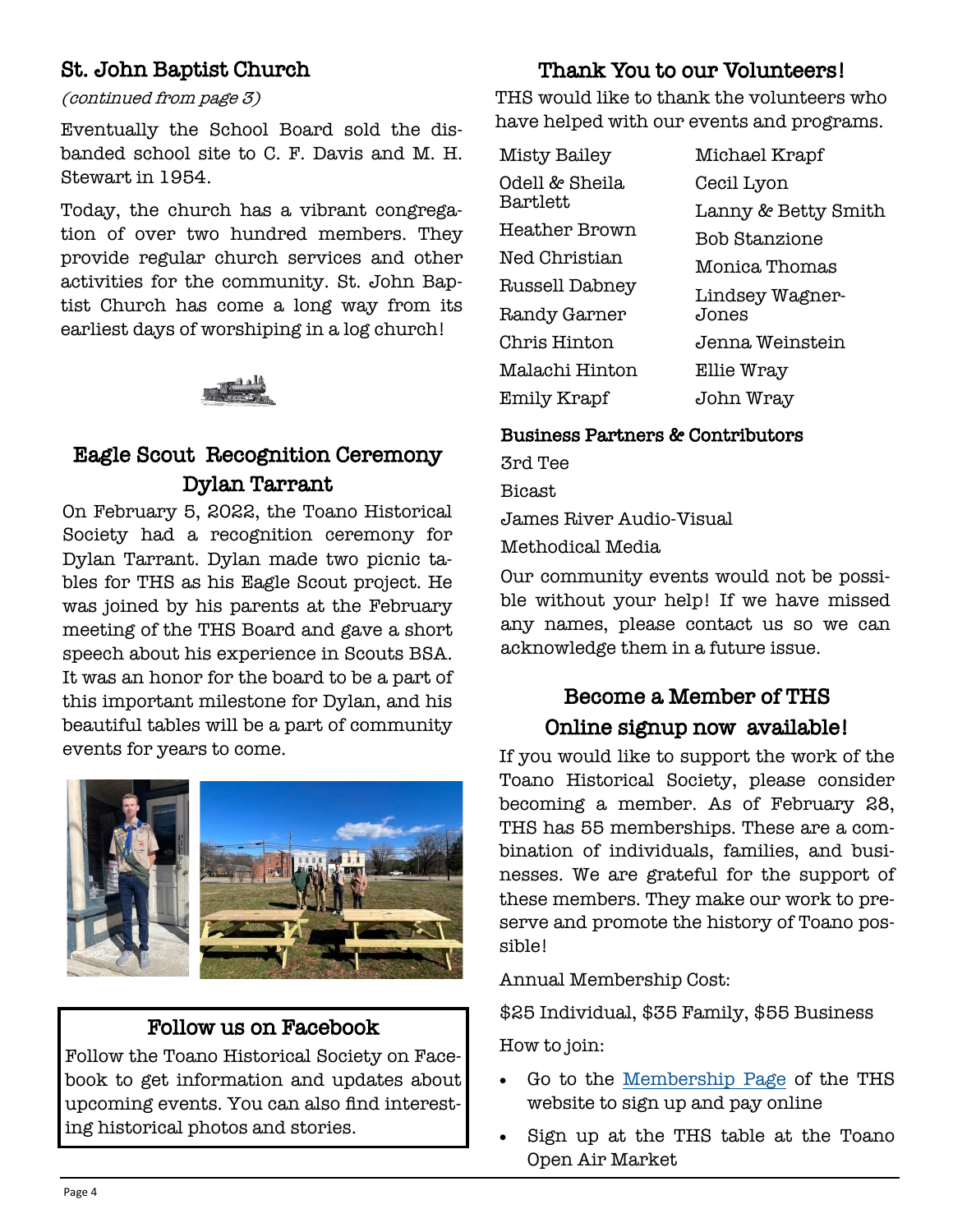### Meet the THS Board Members Rena Wray, Board Member-At-Large.



Rena Wray is a native of Radiant, a small community in Madison County, Virginia. She grew up on a farm there, where she and her family raised horses and cattle. Rena attended Madison

County Public Schools and Piedmont Virginia Community College in Charlottesville.

Rena moved to Charlottesville in 1990 and worked for Health Services Foundation, a non-profit physician billing service for the University of Virginia. While working for HSF Rena held several different positions in the departments of Education, Training, and Human Resources.

It was during these years that she accepted her first Board position with ASTD (American Society for Training & Development) as Newsletter Chair. Rena went on to serve on other boards including the Charlottesville Chamber of Commerce as Chair of their annual Women's Conference in 2011. In looking back on these opportunities she considers it a privilege to be involved in an organization at this level and notes that dedication and hard work are the key to success. This is what Rena enjoys about Toano Historical Society. Everyone is working hard together to revitalize the community and bring more awareness to Toano!

Rena is a lifelong horse lover and enjoys being in the barn doing chores and grooming just as much as she does getting out on the trails with her mom and friends!

Rena and Jack Wray married in 1998 and have two children, John and Ellie. John is a 2021 graduate of the University of Mary Washington with a degree in Historic Preservation. Ellie is a 2021 graduate of Francis Marion University with a degree in Biology and a minor in Psychology. She is

staying on at FMU, enrolled in their MBA program and playing soccer, until the Spring of 2023. Jack and Rena are very proud parents!

Jack and Rena share a love of history and saving old buildings. When Rena was twelve, she and her parents dismantled an old log farmhouse, and they re-used all salvageable materials to re-purpose into their new home on the family farm. Since then Jack and Rena have gone on to dismantle two other houses and have stored the architectural salvage to use in various building projects including a one room cottage in their backyard in Charlottesville. Some of it has even been repurposed at the Toano Bakery!

Rena has been working in the family business for a number of years and enjoys seeing the progress being made in Toano. She has been coming here with Jack since the mid-1990's. She and the Wray family have a great time entertaining lots of cousins and friends that drop by the Martin House on Chesapeake Avenue.

Rena is excited about the revitalization that has been taking place and looks forward to seeing the community and THS work together building momentum for the future of the Village!



### THS to Sponsor Food Drive Toano Open Air Market April 16, 2022, 9 am—1 pm

During the TOAM on April 16, the community is invited to participate in a food drive to benefit the food pantry at St. Olaf Catholic Church. Please bring non-perishable food items (no expired or open items) to the THS table at the market. This is a way to help our neighbors who are experiencing food insecurity. Share this with your friends!

Also, watch for more info on fun Easter activities coming up at the TOAM!